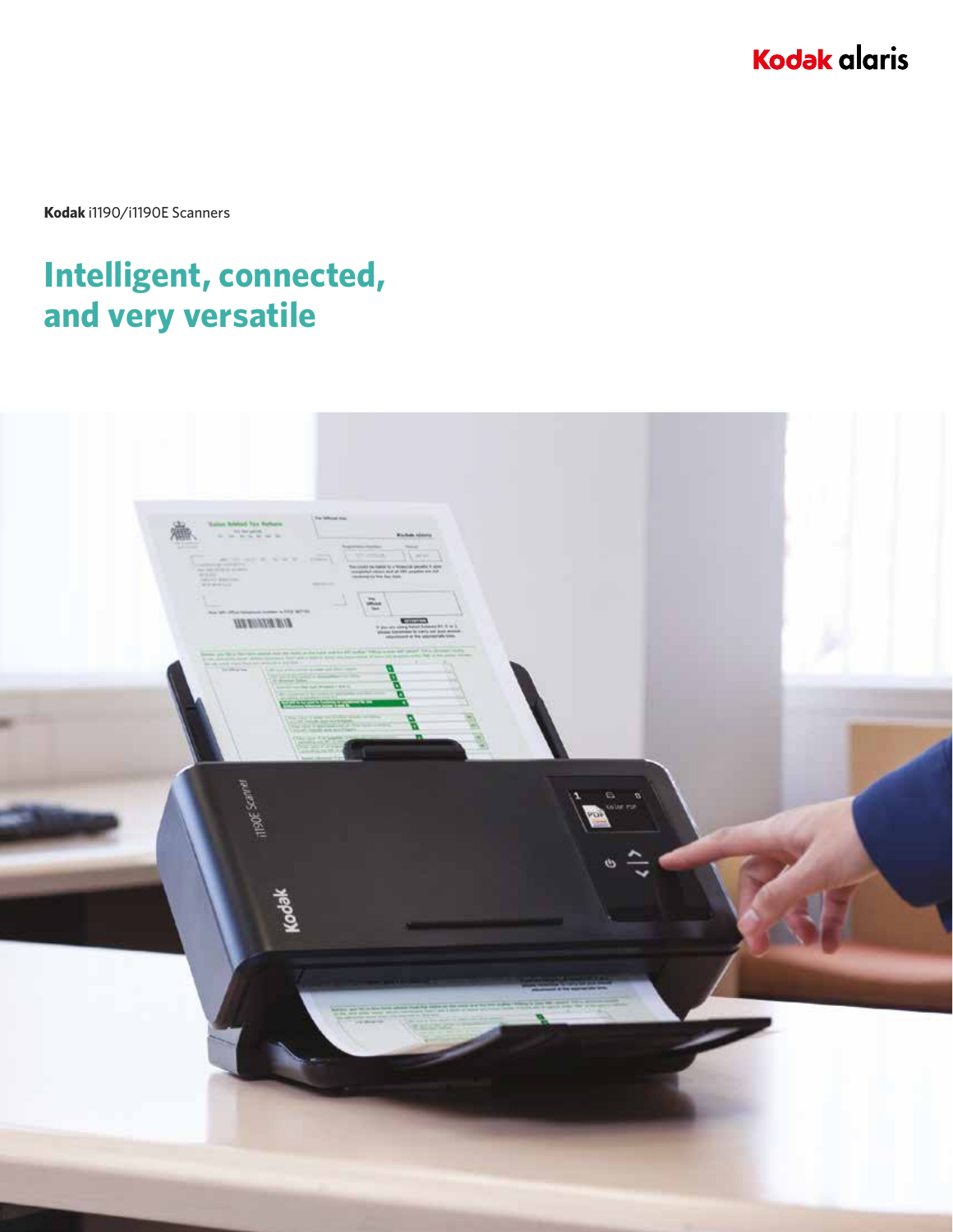# **Work at the speed of business**

**Kodak** i1190 and i1190E Scanners are the dedicated desktop transaction processing tools for business. Both are compact, fast, and quiet with easy-to-use interfaces and ample intelligence. The i1190E features powerful, on-board image processing. They accelerate workflows, so you can devote time to other important tasks. Easily integrated with software and enterprise applications to scan, capture information, and extract and share data with the business apps you use every day. To deliver more, faster, space-saving **Kodak** i1190/i1190E Scanners are the perfect office mates for a wide range of applications including banking, finance, insurance, healthcare, and government.



### **Keep in step with changing technologies**

The **Kodak** i1190E Scanner can help you escape traditional scanner imaging requirements that increase IT support costs and limit the accessibility and scalability of capture solutions.

- Reduce PC processing/speed requirements with embedded advanced image processing built into the i1190E model
- Optimized for use with browserbased capture applications (including **Kodak** Info Input Solution)
- Benefit from thin client/browser architecture and achieve the cost efficiencies offered by Web-based technology

#### **Business friendly**

Quick, quiet, and connected, **Kodak** i1100 Series Scanners integrate seamlessly into a wide range of environments.

- Works with **Windows**, **MAC**, and **Linux** operating systems
- **TWAIN**, **ISIS**, and **Linux** driver compatibility with business applications

#### **Intelligence to work smarter and leaner**

Say "Hello" to your intelligent imaging engines. **Kodak** i1190/i1190E Scanners capture and distribute data with minimal user interaction to free up your work life.

- Smart Touch technology lets you perform up to nine different tasks with the push of a button — including creating PDFs, attaching documents to e-mails, organizing them in folders, or sending them to Cloud services
- Instantly view the number of documents scanned or paper ready status via the graphical display panel, providing users with useful information to help avoid or resolve errors
- Apply custom activity names and include color icons on the display panel to make scanning tasks quick and easy to select
- Save time by quickly sending data to the right places and people
- Deliver data to applications automatically with built-in barcode reading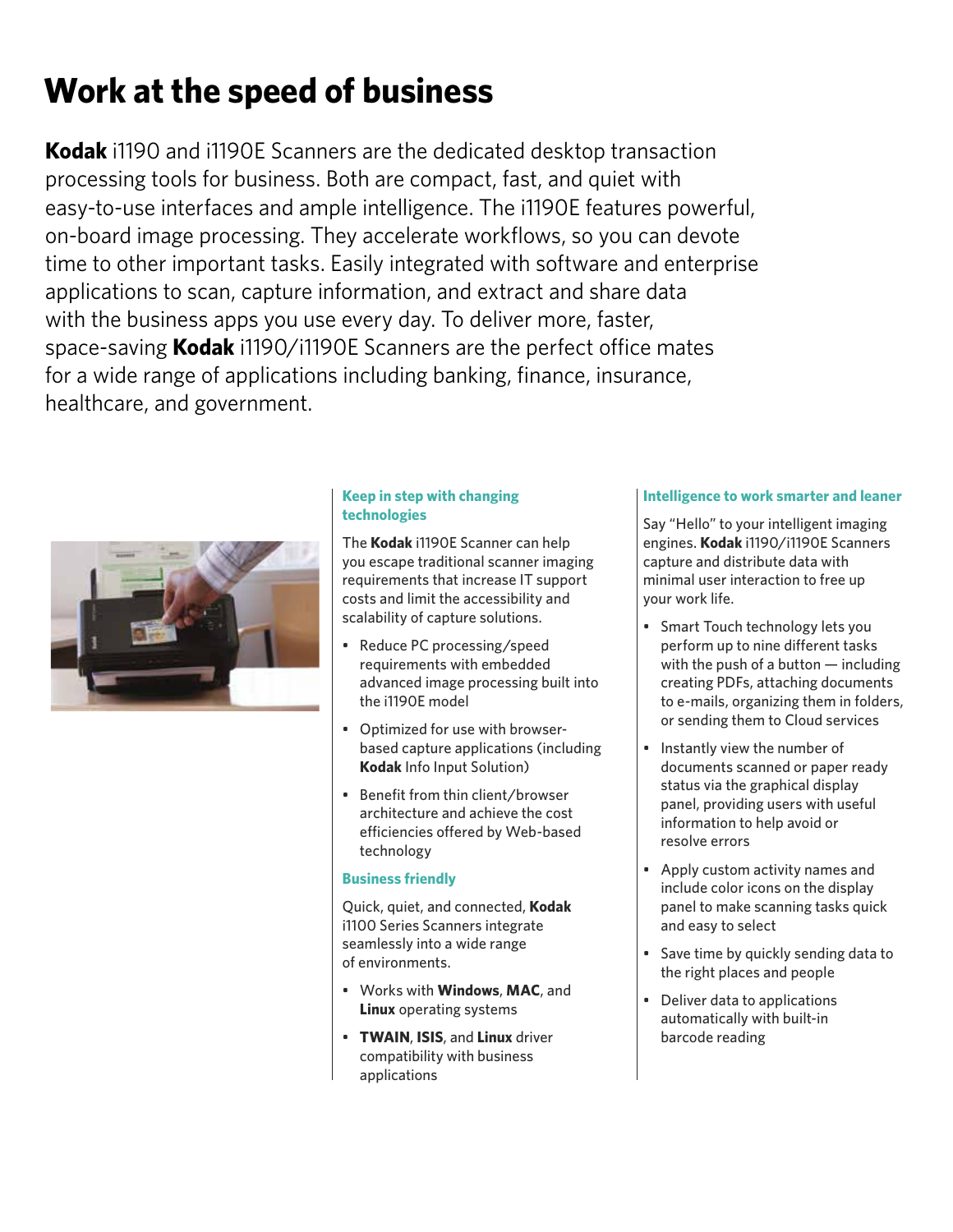

#### **Performance driven**

Boost productivity and increase efficiency with features designed to prevent workflow interruptions.

- Kodak Alaris' Perfect Page technology automatically improves the image quality of scanned documents with more than 30 enhancement functions
- Stay on task with fast, jam-free scanning of documents and even hard cards
- Protect valuable documents with Intelligent Document Protection that "hears" potential jams or misfeeds and stops scanning before damage can occur
- Keep materials organized with the convenient card holder
- Increase productivity with **Kodak** Capture Pro Software Limited Edition and Capture Pro Trial Edition, bundled with each scanner

#### **Productivity. Assured.**

Only Kodak Alaris offers essential services to ensure the optimal operation of your scanning solution at the time of installation and beyond. The worry-free warranty puts Kodak Alaris knowledge to work for you, helping your **Kodak** i1190/i1190E Scanners satisfy your evolving business process needs for years to come.

### **Capture information and extract data quickly and efficiently**

The rapid pace of business requires greater productivity. Today, everyone needs more and more, faster and faster. **Kodak** i1190 and i1190E Scanners deliver in a wide range of office settings:

**Save countless hours:** Kodak Alaris' Perfect Page technology reduces document preparation times, minimizes the need for rescans, and virtually eliminates interruptions during handling. The i1190 Scanner uses Perfect Page running on the PC. With the i1190E model, Perfect Page is embedded in the scanner.

**Easy to use and understand:** Customizing the settings on the control panel makes the scanner intuitive to use. Quickly capture and route information to the right places and people. The Smart Touch feature is one-button easy.

**Processing power onboard:** Perfect Page is embedded in the i1190E model scanner. The scanner does the image processing work – great for companies that use "thin client" computers or lower power PCs.